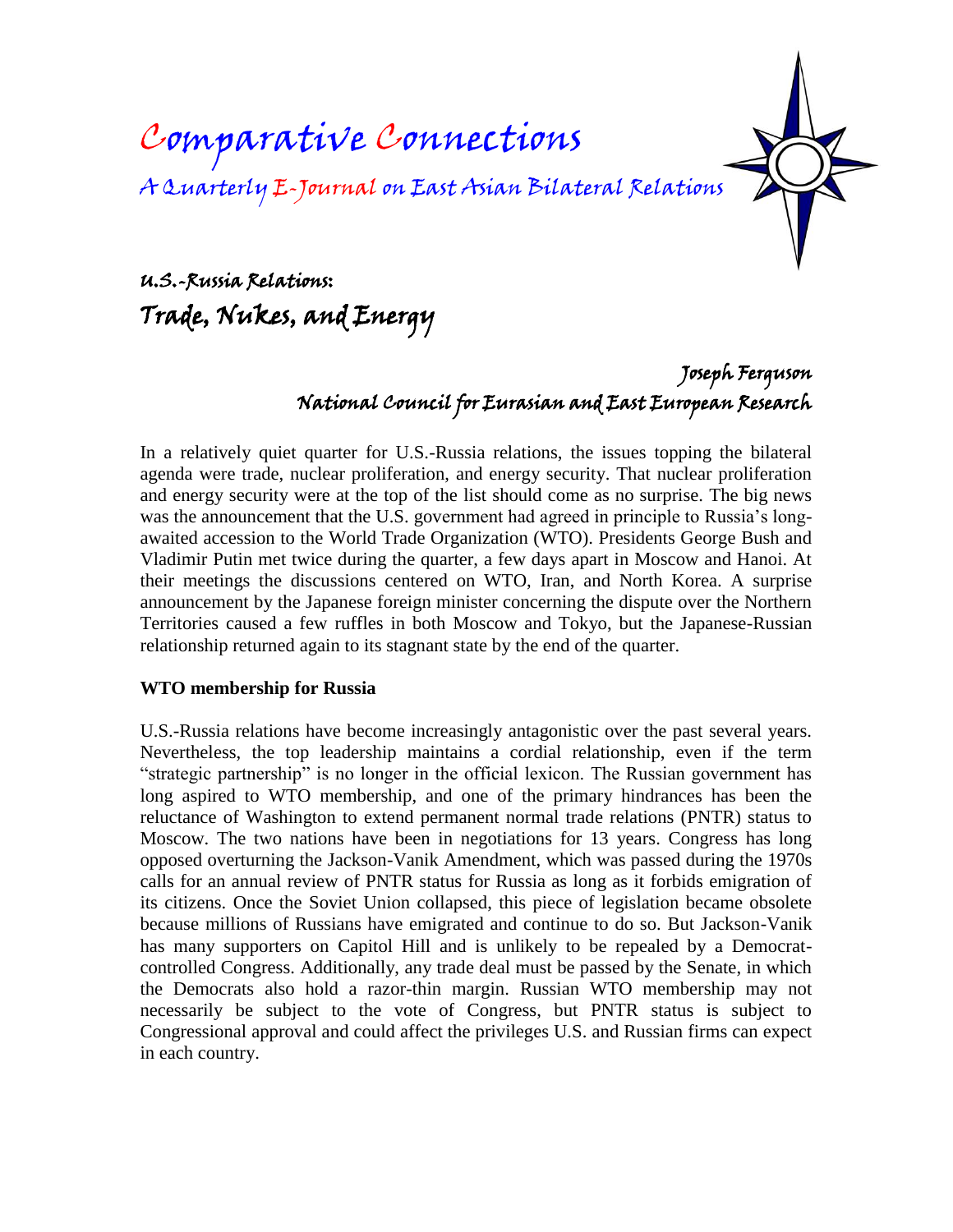So it came as somewhat of a surprise when it was announced in November that the Bush administration had worked out a deal wherein Russia could be admitted into the WTO. Among the issues of dispute have been restrictions imposed on U.S. meat and poultry imports, as well as concerns about the financial sector and the status of intellectual property rights in Russia. The Russian side seems to have addressed these issues for now. There is no doubt that the voice of big business in the U.S. was instrumental in finally seeing a resolution to the negotiations. Companies such as Boeing, Ford, GM, and other multinational firms have strongly urged Washington to admit Russia into the WTO.

WTO membership for Russia is unlikely to dramatically increase U.S.-Russian trade in the short run. Two-way trade is not great. The U.S. is only the fifth largest importer of Russian goods, and ranks as the 11th largest exporter to Russia. But WTO membership can help Russia's image as a place for investment, something important when many are questioning the wisdom of investing in Russia.

#### **Russian energy picture**

What has many potential investors and foreign governments worried is the "soft nationalization" of energy resources and energy projects throughout the Russian Federation. Last quarter, pressure was being brought to bear on the Sakhalin-2 energy project, which has been under European and Japanese management since its inception in the mid-1990s. Unhappy with the terms of the original production sharing agreement (PSA), many in the Russian government and in the Russian energy industry have been calling for a revision of the agreement. Additionally, the continuing rise in costs of the project (from \$10 billion to over \$20 billion) angered the powers that be in the Kremlin; Vladimir Putin even made specific reference to this in a speech this past summer.

The Russian energy giant Gazprom had made it known that it desired a stake in at least one of the major Sakhalin projects. Sakhalin-2 has been the most attractive candidate for the inclusion of Gazprom because it was the only major project without a Russian partner. All year Gazprom made offers to Shell, Mitsui, and Mitsubishi, without success. In the summer and fall, meanwhile, the Russian Ministry for Natural Resources and the Environment began an extensive (and some argue intrusive) inspection process of the Sakhalin-2 project. A list of environmental transgressions was presented to the management of the project, and the partners were told that if the problems were not rectified the production license would be revoked in early 2007. Gazprom increased its lobbying, and in December the persistence paid off.

It was announced that the leaders of Gazprom and the Russian Ministry of Industry and Energy, along with Royal Dutch Shell Chief Executive Jeroen van der Veer, Mitsui President Shoei Utsuda, and Mitsubishi President Kojima Yorihiko had signed a protocol of agreement on the management of the Sakhalin-2 project. The agreement states that (1) a 50 percent stake plus one share will be transferred by the three firms to Gazprom (for \$7.45 billion); (2) the Russian government will approve a portion of the increased project costs and Gazprom will bear it; and (3) the framework for the PSA will be kept in place. Putin attended the signing ceremony – and amazingly – upon its completion, announced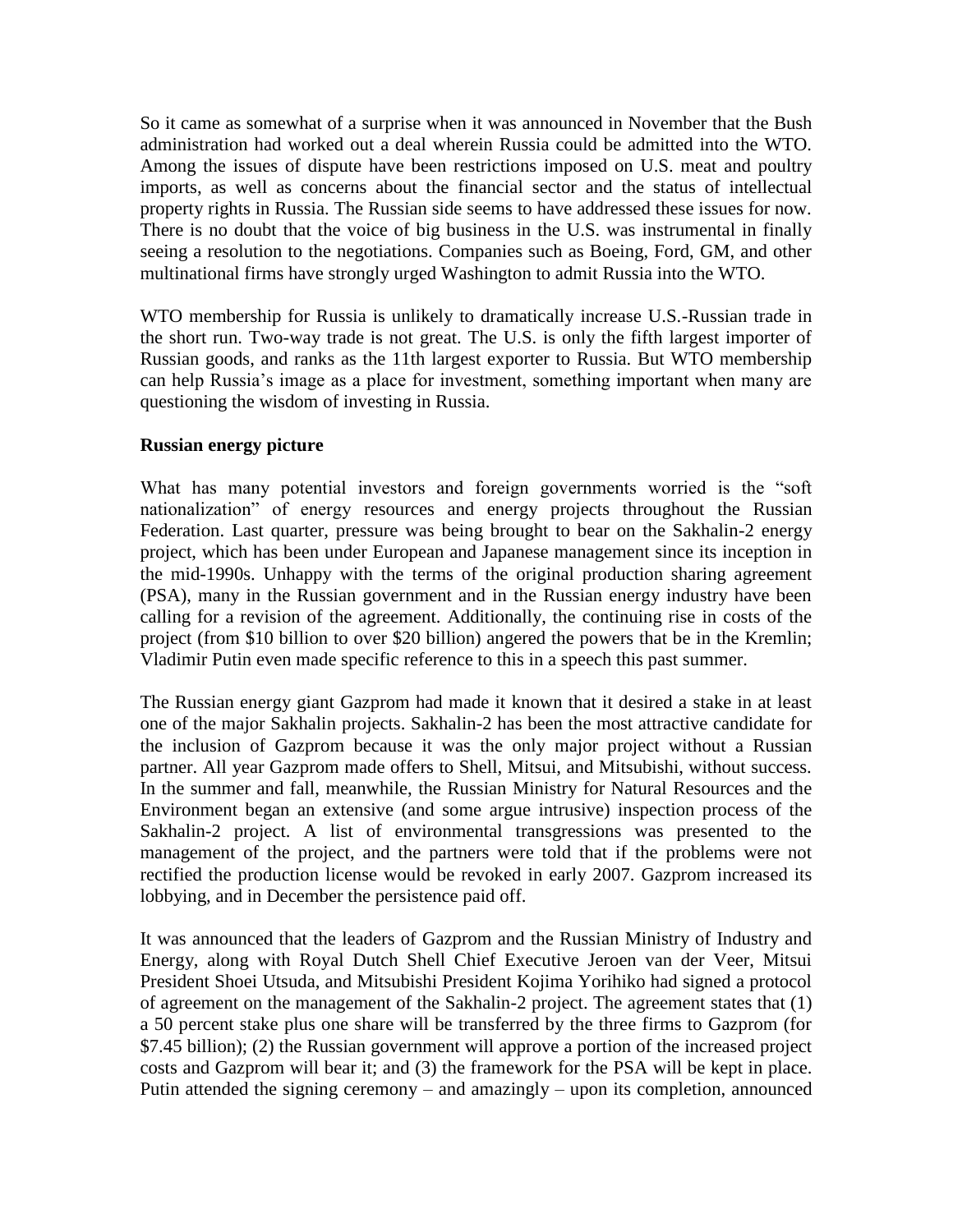that the project's environmental problems had been "resolved" and pledged the Russian government's support for the project. By making this sweeping statement, Putin appeared to support the theory espoused by many in the West that the environmental inspections were but a ploy to get Russian management involved in the Sakhalin-2 project.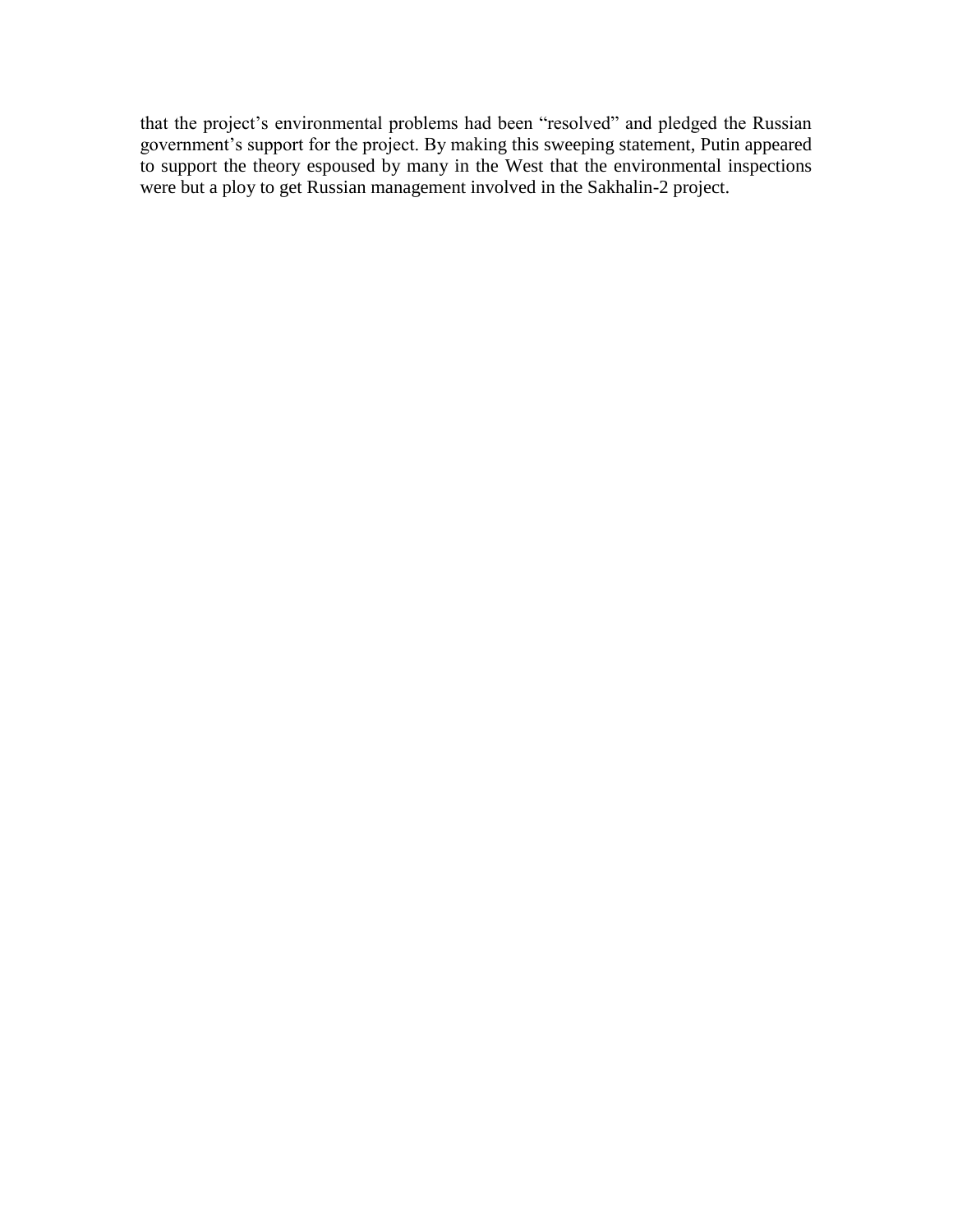This development (although it had no direct U.S. involvement) explains why many pundits (including the editorial boards of *the New York Times*, the *Wall Street Journal*, and the *Washington Post*) are claiming that Vladimir Putin is behind a resurgent Russia that is authoritarian by nature, random in its actions, and an "enemy" of the U.S. The Russian government's attempts to dominate all sectors of the energy industry in that country, however, are not exactly unprecedented, as any review of the nationalization of the oil industries across the Middle East will attest. But what has many in the West concerned (particularly Russian LNG-consuming nations in Western and Central Europe) is the potential for Moscow to utilize the energy spigot to attain foreign policy goals.

At the NATO summit in Riga in late November (the first NATO summit to be held on former Soviet territory) energy security was a major theme. In the keynote address, U.S. Sen. Richard Lugar suggested that NATO extend the guarantees outlined in Article 5 of the NATO Charter (treating an armed attack on an allied country as an attack against all) to include member states' energy security. Referencing the shut-off of Russian gas to Ukraine in January 2006, Lugar suggested that Moscow has the leverage to cripple member nations' economies with the mere turn of a valve, and that Russian leaders have demonstrated the will and the capacity to do so. Lugar appears to have more supporters of this idea, not only in the U.S., but in Europe as well, where Britain and Germany have let the Russian government know that they are less than happy about the direction of Russia's energy strategy.

Prior to the NATO Summit, U.S. Undersecretary of State Nicholas Burns said that President Bush would propose a program to bring Japan, South Korea, and Australia closer to the military alliance. Burns stated that although the three countries "do not seek NATO membership…we seek a partnership with them so that we can train more intensively from a military point of view." Some members were said to be in favor of this, as a reward to those nations that are contributing to operations in Afghanistan. In May 2006, Japanese Foreign Minister Aso Taro had suggested that Japan strengthen its coordination with the military bloc in a meeting with senior NATO leaders. But the proposal received little press due to the strong disagreements in Riga between Washington on the one hand, and Berlin and Paris on the other hand about troop commitments in Afghanistan. It can be safely assumed that both Beijing and Moscow would be poorly disposed to any idea of the enlargement or empowerment of NATO into the Asia-Pacific region.

# **The Litvinenko affair**

The November death by radiation poisoning of the former Russian Federal Security Bureau (FSB) agent Alexander Litvinenko has been given widespread attention in the Western, as an example of the increasing control the Kremlin is asserting over both minions and enemies of the state. Litvinenko served in the FSB during the 1990s, and who had won the ire of the Kremlin by suggesting its complicity in a series of apartment bombings in Russia in the summer and fall of 1999. These bombings were pinned on Chechen terrorists, and gave Putin (as prime minister) the impetus to launch the second Chechen war that year. Litvineko fled the country afterward and ended up in London.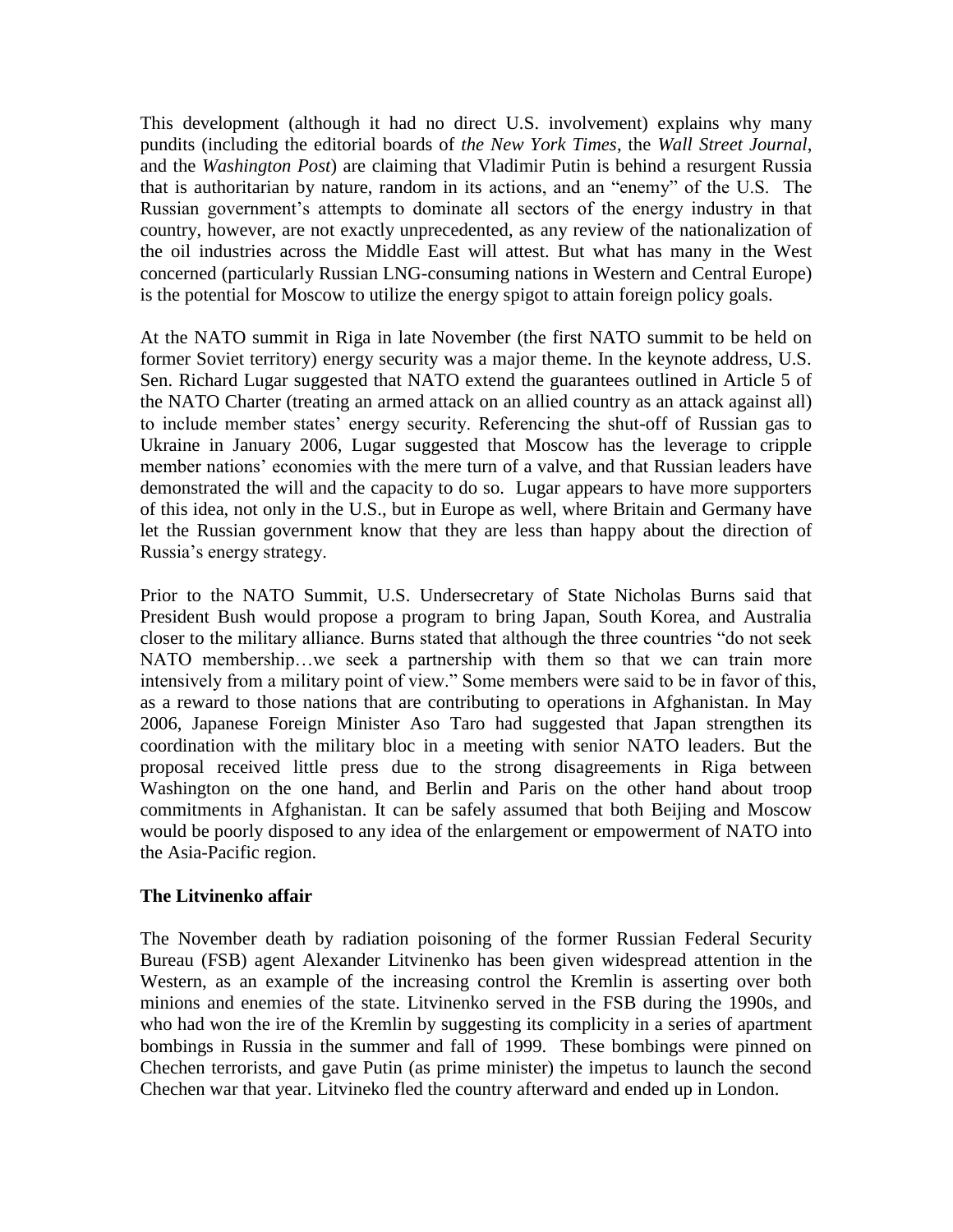Litvinenko was only known within certain circles, but his affiliation with the Putin criticin-exile cum oligarch Boris Berezovsky raised eyebrows in the Kremlin. Litvinenko's death has been blamed on the Kremlin, although no one has convincingly explained how the death could really benefit Putin and his entourage. Others (including the Kremlin) point to Berezovsky and other opponents of Putin, who might have carried out the assassination to discredit the Russian government. The fact that Litvinenko was purportedly gathering evidence on the shooting death in Moscow of Russian journalist Anna Politkovskaya – a prominent critic of the war in Chechnya – adds to the conspiratorial tone of the affair.

Nearly two months after Litvinenko's death articles still appear daily in the Western press about the case. The abiding impression readers in the West (and in Japan) get is that Putin was behind the death, and behind that of Politovskaya, as well. In late November, citing Litvinenko's death, a member of the *Wall Street Journal's* editorial board wrote, "It's time we start thinking of Vladimir Putin's Russia as an enemy of the United States." Putin graced a recent cover of the magazine *Economist* dressed like a gangster, holding a gasoline nozzle as a machine gun. There is no question that Western governments are feeling pressure from prominent critics of the Kremlin in their countries. To suggest that this does nothing to change foreign policy or influence the thinking of government leaders would be ignoring the increasingly frigid bilateral relationship between Moscow and Washington.

## **Iranian and DPRK nuclear problems**

The U.S. and Russia agree that nuclear nonproliferation should sit alongside the antiterror campaign as a principal shared foreign policy goal. Both George Bush and Vladimir Putin also recognize that their governments' efforts to keep two particular nations (Iran and North Korea) nuclear free are worthy goals. Unfortunately, a shared vision has done very little to realize these goals. Both governments seem to have differing perceptions of the nature of the threats posed by the Iranian and the DPRK governments.

Moscow seems satisfied with the UN vote last fall on Iran's incipient nuclear program. For Moscow, the vote demonstrated the international community's rejection of Iran's nuclear ambitions, but which in the words of one Russian pundit, "secured our geostrategic and economic interests and closed lawful routes to the use of force against Iran."

The failure of the latest round of Six-Party Talks on the denuclearization of North Korea received scant coverage in Moscow. Russia has taken a wait-and-see attitude since almost the very beginning of the imbroglio. This is understandable given Russia's marginalized position in Northeast Asia. Moscow, hoping for a potential economic bonus should North Korea need light-water reactors (or a modernized rail system), does not want to be seen as leaning too heavily on Pyongyang. It prefers to play the good cop to America's bad cop (just like in Iran). Moscow also rightly recognizes that this is primarily the affair of Beijing, Seoul, and Washington. The Russian leadership wants to be involved in any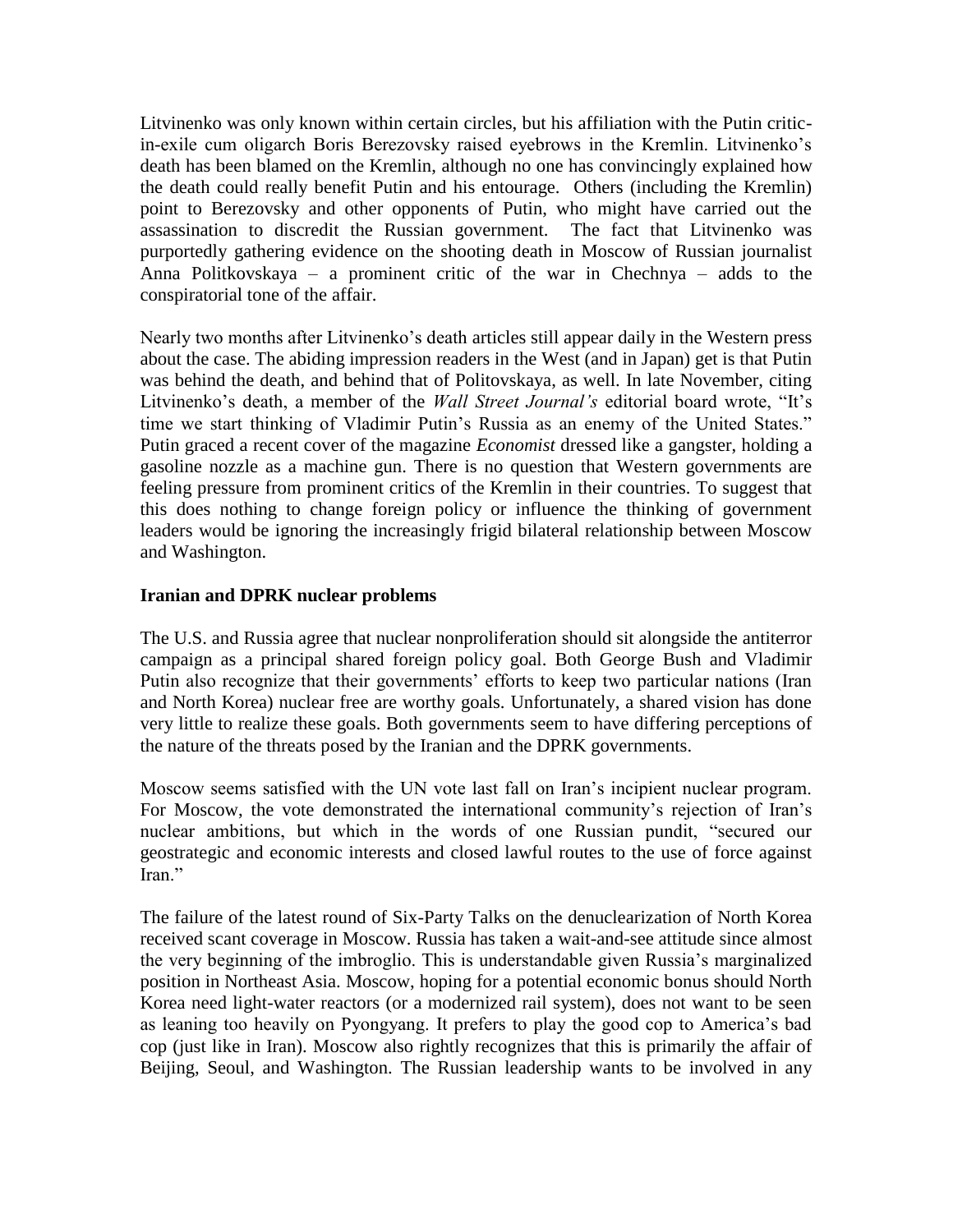Korean Peninsula discussions, but would prefer to do so from the safety of the bench, rather than on the gridiron.

Where Washington sees a vital and immediate threat in Teheran, Moscow sees a potential economic partner under siege. The two governments cannot agree on the scope of the threat and the plan for action. Similarly with North Korea, no concerted plan for action has made its way to the negotiating table. Judging by Washington's seeming inattention to the issue, it could be surmised that the Bush administration sees no immediate threat to the security of the U.S. But in Iran it does. Moscow seems to think that both problems might just go away if they are ignored. Both governments should recognize the necessity of taking urgent action on these issues, but given the continued morass in Iraq and any number of pressing domestic issues in each country (with a Democrat-controlled U.S. Congress) it might take a minor miracle for either of these issues to be addressed effectively. This is not an indictment of either government, just a realistic assessment.

## **APEC Hanoi Summit**

Presidents Bush and Putin met on the sidelines of the APEC Summit in Hanoi. Bush had also stopped in Moscow on his way to the Far East, to lay the groundwork for the talks in Vietnam. The talks focused primarily on Iran, North Korea, nonproliferation, and Russia's impending WTO accession. East Asia was not high on the bilateral agenda, apart from North Korea. But the two leaders let it be known that their governments agree on the importance of Asia not only as a dynamic region for their respective nations, but in the context of bilateral relations. Both understand the need for an active presence, and both understand the increasingly larger challenges China will pose in the years to come. Leaders in Moscow and Washington wish to work hand in hand in addressing China's emergence in a peaceful and nonconfrontational manner.

#### **Japan and the Northern Territories**

In December Japanese Foreign Minister Aso Taro suggested that Japan and Russia take a China-Russia approach to their long-standing territorial dispute: divide up the land 50-50. In the case of the Northern Territories, Aso stated that Japan should be given three of the disputed islands, and part of the largest, fourth island. The predictable Russian response was to dismiss Aso's proposal as unrealistic. The Japanese Foreign Ministry and the Japanese press took a similar line, calling the proposal everything from not realistic to traitorous. The fact that there was somewhat of a pause in the Japanese reaction suggests that this may have been a trial balloon. For the foreign minister to throw out such a statement about one of the most controversial foreign policy issues suggests a calculated measure, not a political gaffe (although given the Japanese government's track record on controversial public utterances, this cannot be ruled out).

Later, reports in the Japanese press in early January 2007 suggested that Russian First Deputy Foreign Minister Andrei Denisov had floated the idea originally in Moscow to a visiting delegation of leaders from the Japanese ruling coalition junior party, the Komeito in November. This may have been brought back to the Foreign Ministry in Tokyo, hence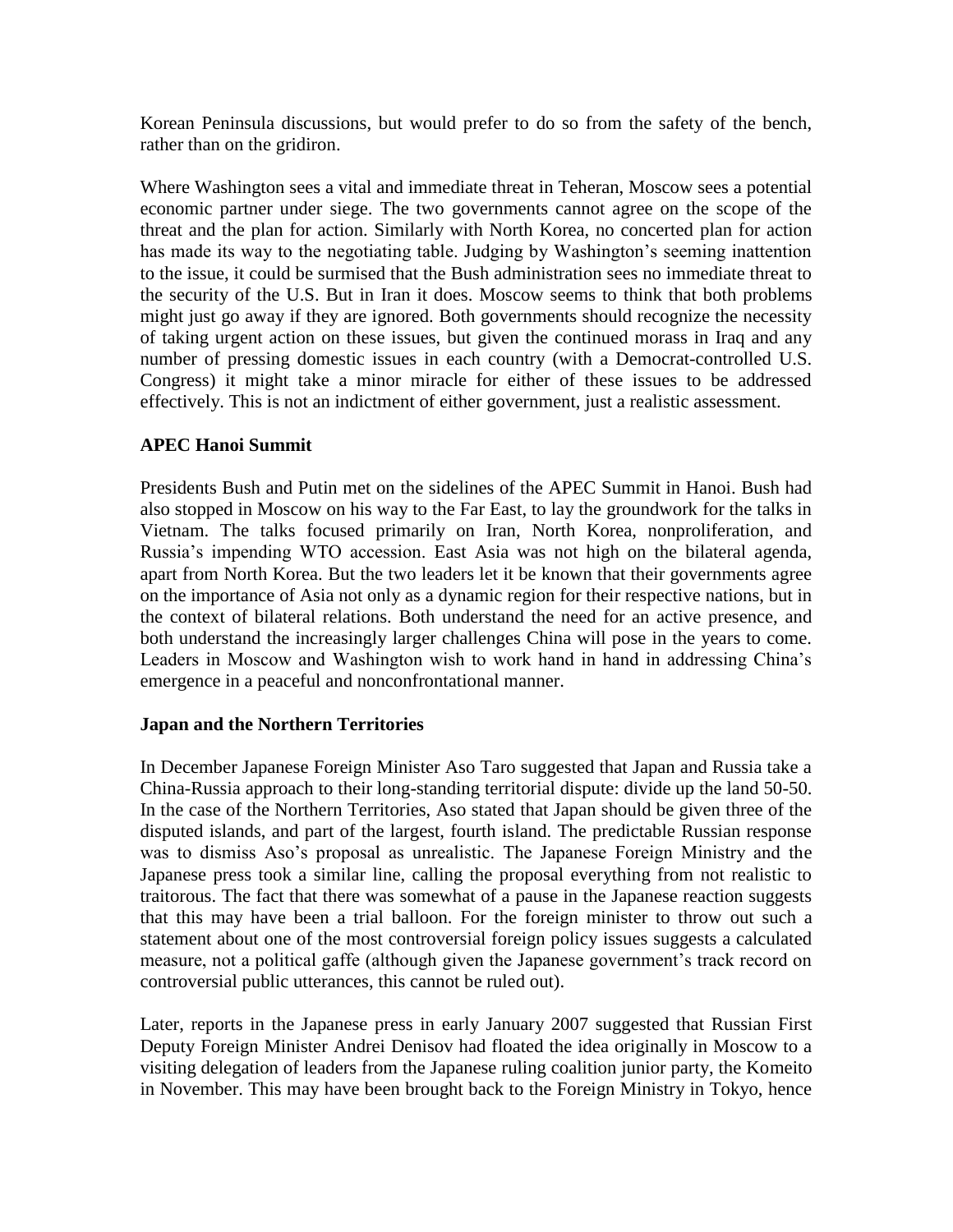Aso's statement. But it would not be the first time that the Japanese press sensationalized what may have been a mere throw-away remark into something that could be interpreted as policy. If anything does come of this, it would represent a watershed in Japanese-Russian relations, and perhaps at long last recognition in Tokyo that a resolution to this issue could have important geopolitical ramifications for the entire Asia-Pacific region.

## **Looking ahead**

The growing acrimony in the relationship between Moscow and Washington appears to have taken a slight break this quarter. The coming months will undoubtedly bring some further development on the Iran and North Korean proliferation issues. For now these are the most pressing issues between the two governments. Energy security and Russia's growing assertiveness in Europe and Central Asia are big picture issues, which will come to define the relationship in the months and years ahead. But for now the two governments have tangible tasks they need to address: Iran and North Korea. A failure to do so effectively will make energy security seem like child's play should nuclear material pass into the hands of terrorist groups operating against both nations.

# **Chronology of U.S.-Russia Relations October-December 2006**

**Oct. 2, 2006:** The Georgian government frees four Russian soldiers accused of spying. The Russian government maintains a blockade of Georgia, while Russian Foreign Minister Sergei Lavrov blames the U.S. and NATO for inspiring the crisis.

**Oct. 3, 2006:** Russia's Foreign Ministry warns the Polish government about hosting a NATO- or U.S.-administered missile defense system on its territory, saying that it would undermine security and stability in the region.

**Oct. 12, 2006:** Speaking at the U.S.-Russia Business Council in Washington, Secretary of Commerce Carlos Gutierrez expresses concern about Russia's investment climate in the wake of stories about "soft nationalization" in the Russian energy industry.

**Oct. 25, 2006:** NATO Secretary-General Jaap de Hoop Scheffer visits Moscow to discuss conventional forces levels in Europe.

**Oct. 27, 2006:** The leaders of 13 large U.S. firms address a letter to Presidents Bush and Vladimir Putin with the request that Russia's accession to the WTO be expedited. This is done under the initiative of the American Chamber of Commerce in Russia.

**Nov. 7, 2006:** U.S. midterm elections result in a drubbing of the Bush administration.

**Nov. 10, 2006:** U.S. and Russian negotiators in Moscow reportedly strike an early deal on Russia's WTO accession. The details of the agreement are to be announced later in the month in Hanoi at the APEC summit.